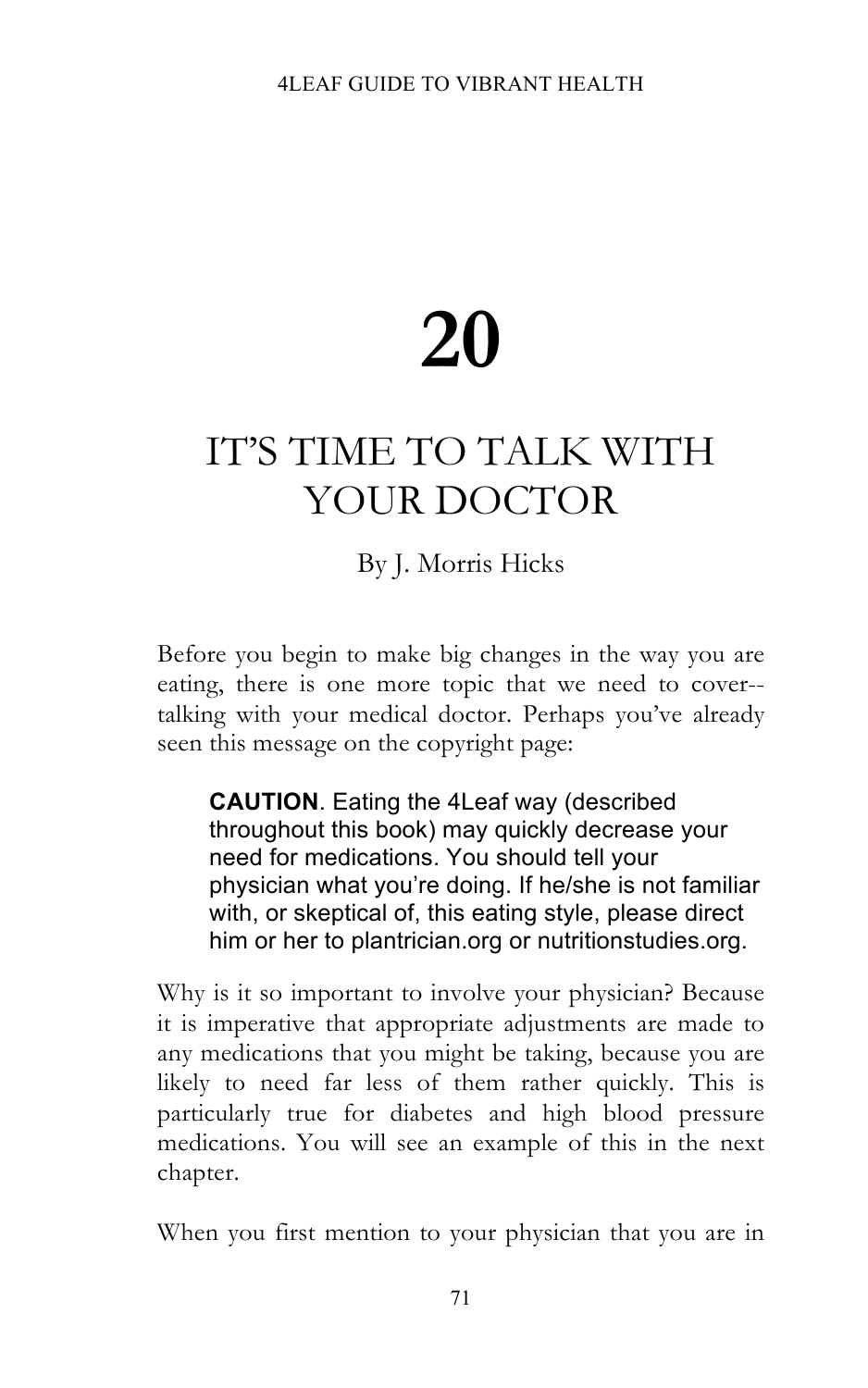the process of adopting a whole food, plant-based diet, you are far more likely to hear words of caution than encouragement. There are two primary reasons behind that likely response:

**1. It's not how most doctors eat.** In all likelihood, your doctor and his/her family eat some combination of meat, dairy, eggs and fish on a routine basis and, like almost everyone else, they truly believe that they need to eat some animal protein to be healthy. That's because of the "protein myth" that we cover in Chapter 29.

**2. It's not what they're taught.** Despite a mountain of scientific and clinical evidence that a whole food, plant-based diet supports optimal health, it is not yet part of the curriculum in our schools of medicine. But that hasn't prevented a host of pioneering doctors from guiding their patients through the process of taking charge of their own health--just by changing what they eat. You can take charge of your own health too.

If your physician is discouraging you from adopting a whole food, plant-based diet, ask him or her if he/she is familiar with the works of Caldwell Esselstyn, MD (Cleveland Clinic), Dean Ornish, MD (UCSF) and T. Colin Campbell, PhD (Cornell). They are the three experts (medical and scientific) who influenced President Clinton to adopt a similar diet, saying he did so "to reverse his heart disease" in 2010.

If your doctor is knowledgeable about this way of eating and can give you a valid reason why you should not adopt this diet (such as you have diverticulitis) please listen and heed. If not, please don't let your doctor deter you from adopting the diet eaten by the healthiest people on Earth.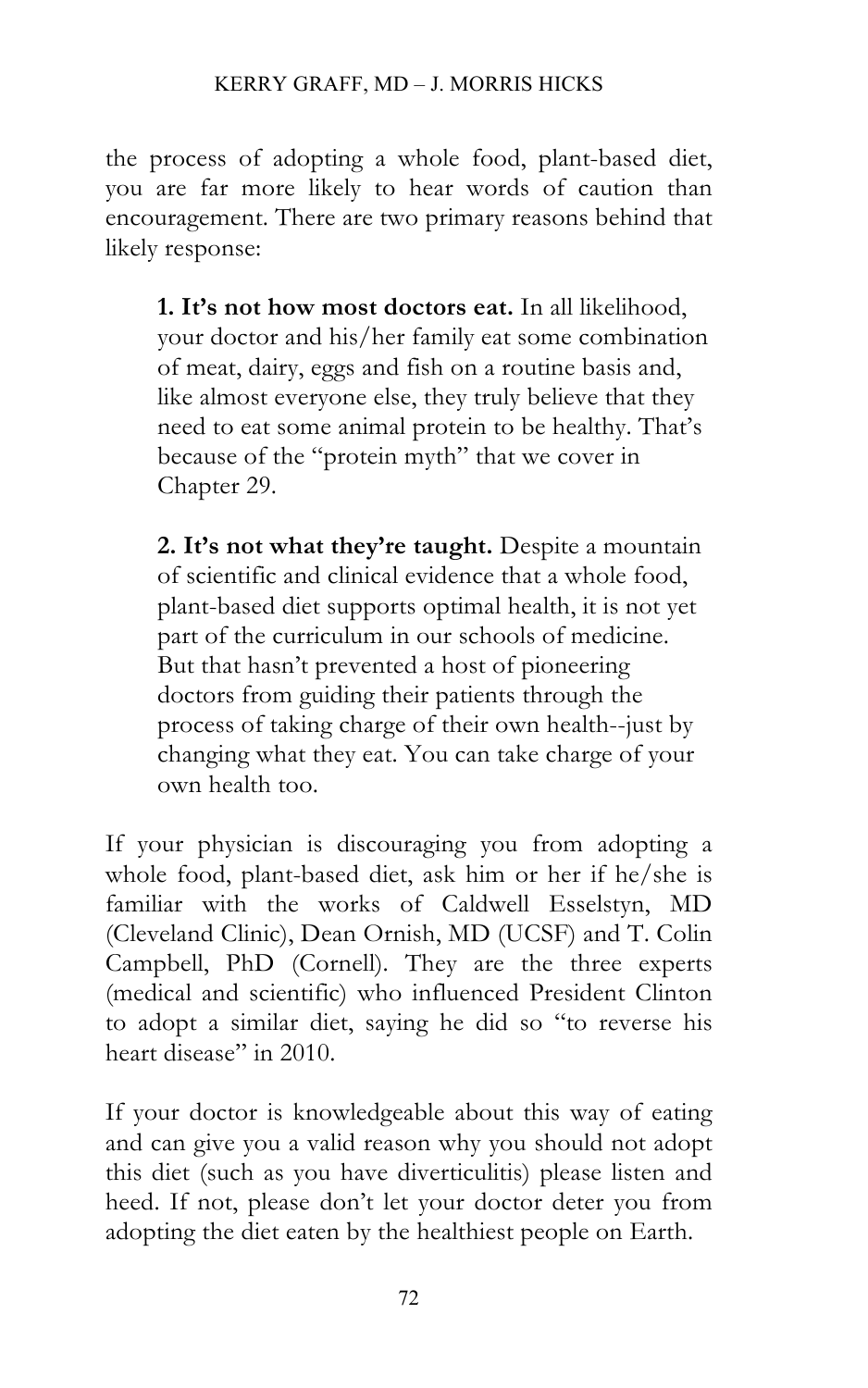If your doctor is not familiar with the health benefits of a whole food, plant-based diet, please encourage him/her to check out the work of the doctors listed above and perhaps watch *Forks Over Knives.* For more information, he/she can review the information at plantrician.org and nutritionstudies.org.

**In their defense**. Doctors make up one of the most highly respected groups of professionals in the world. Most of them enter the medical field to help people, and they spend many years and lots of money educating themselves for a career in their chosen field. Later, they find themselves trapped in a system that promotes profits over health and confusion over clarity.

In reality, the United States currently has a "Disease Care System" rather than a "Health Care System." This system trains and pays physicians to do tests, conduct procedures and prescribe drugs once disease has struck and it provides little training in, or reimbursement for, keeping people healthy in the first place. Philosopher Wendell Berry describes how our medical system treats the topic of food:

*People are fed by the food industry, which pays no attention to health--and are treated by the health industry, which pays no attention to food.*

In the future, physicians' incomes will be tied directly to the health of their patients and then they WILL be "paying attention to food." But why wait when you have the opportunity to change your health for the better today?

You might want to mention to your doctor that it would be great to have a physician who understands the role of nutrition in health and is helping patients take steps to prevent or reverse up to 80% of the chronic diseases they might encounter in their lifetime.